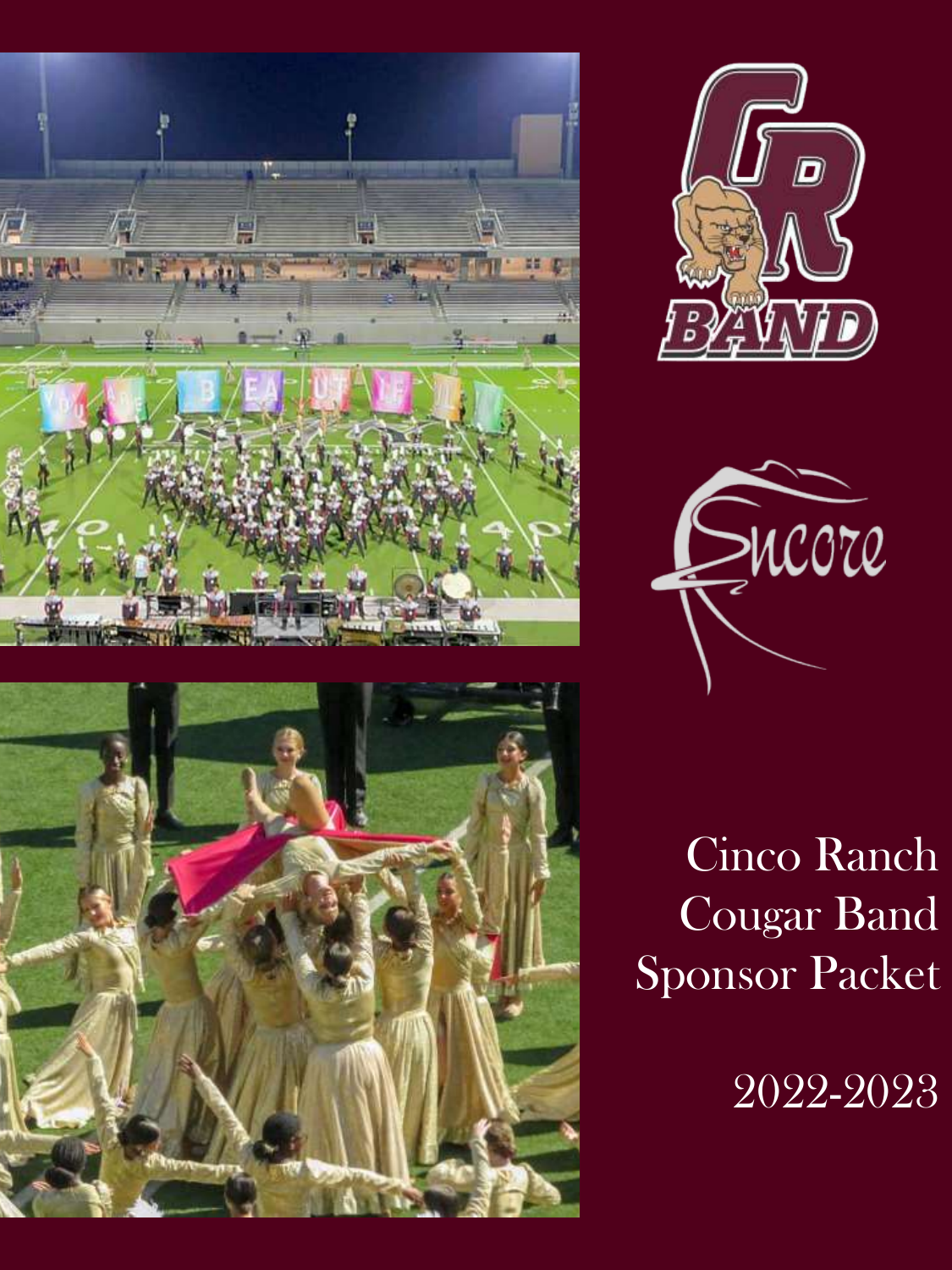

### Mission Statement

How Sponsors Help our Students Succeed

Current Sponsorship Opportunities

Establishing Value within the Community

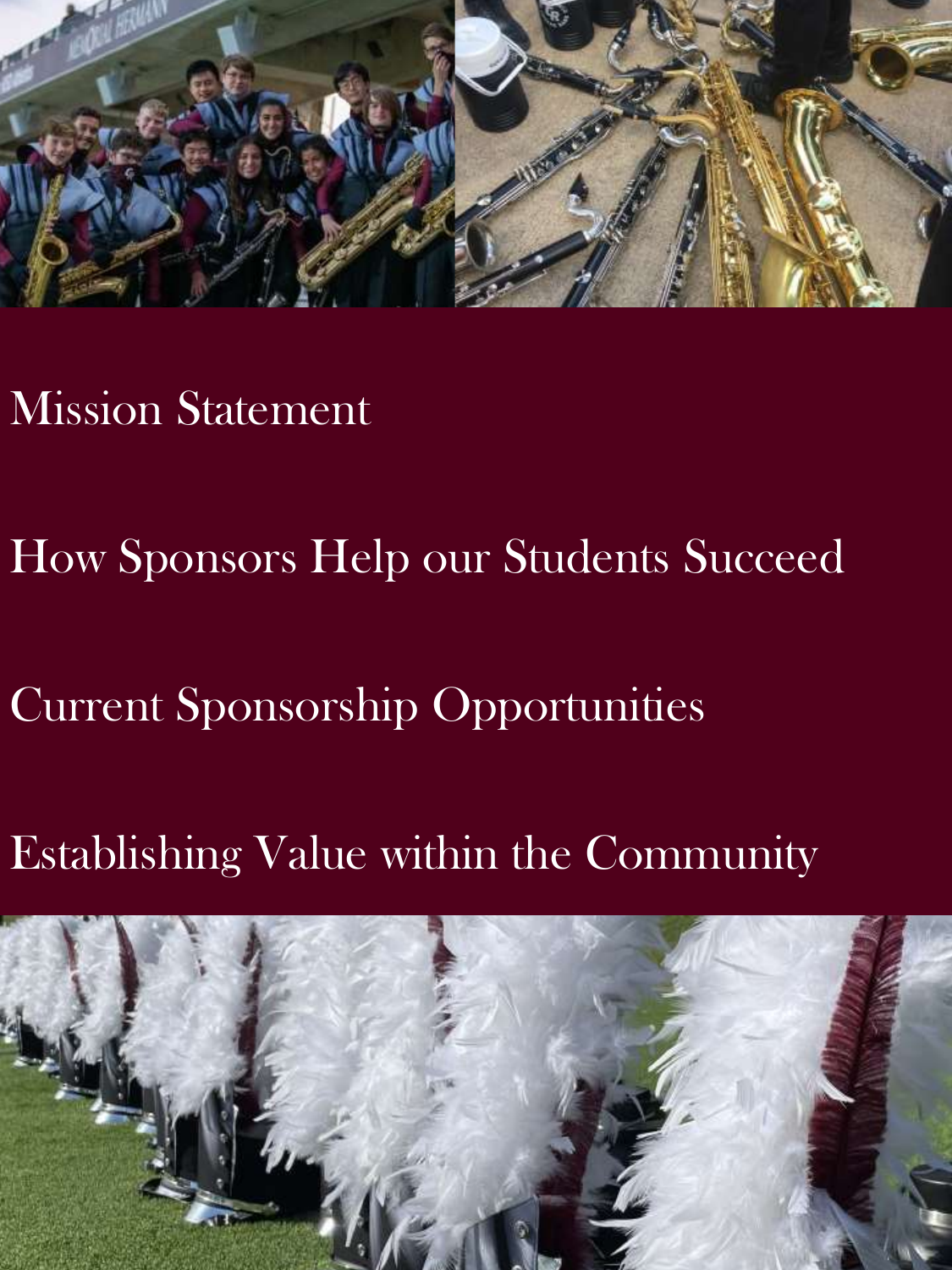

## Our Mission

Our Mission is to provide financial support for the CRHS Cougar Marching Band by connecting students with our community, further providing opportunities for excellence as they participate in the CRHS Band of Katy ISD. As everything in our district, our Boosters commit to and offer camaraderie and support for all in our Band Program throughout the students' high school career.

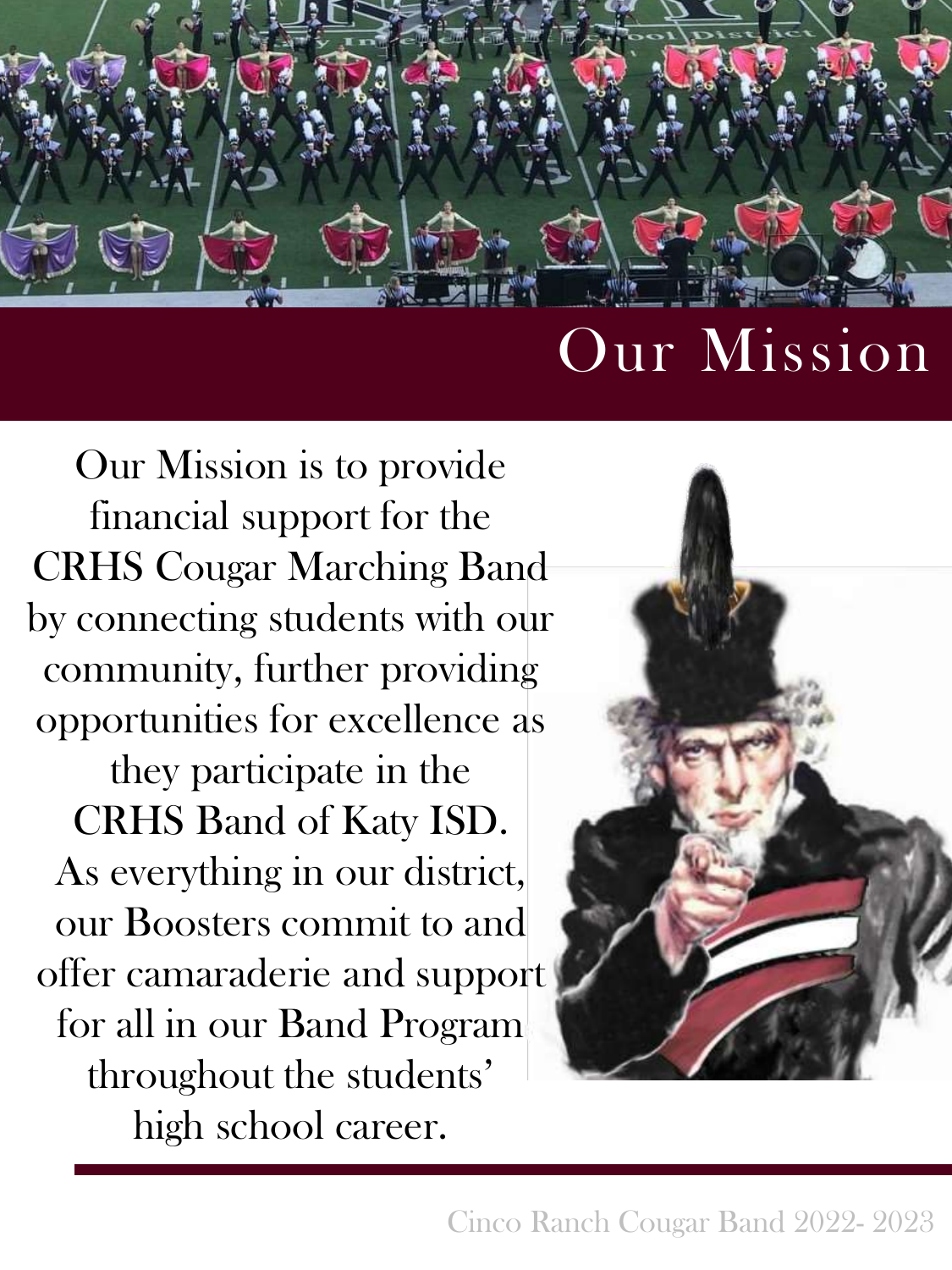

## What are the Band's needs?

**Instruments** Sound System Improvements Encore Dance Marching Show Props & Visuals Charter Bus Rentals Uniform Repair & Cleanings Chaperone & Medic Supplies Contest Fees & Insurance Meals "Feed the Horde" Clinicians & Music Rights

Cinco Ranch Cougar Band 2022- 2023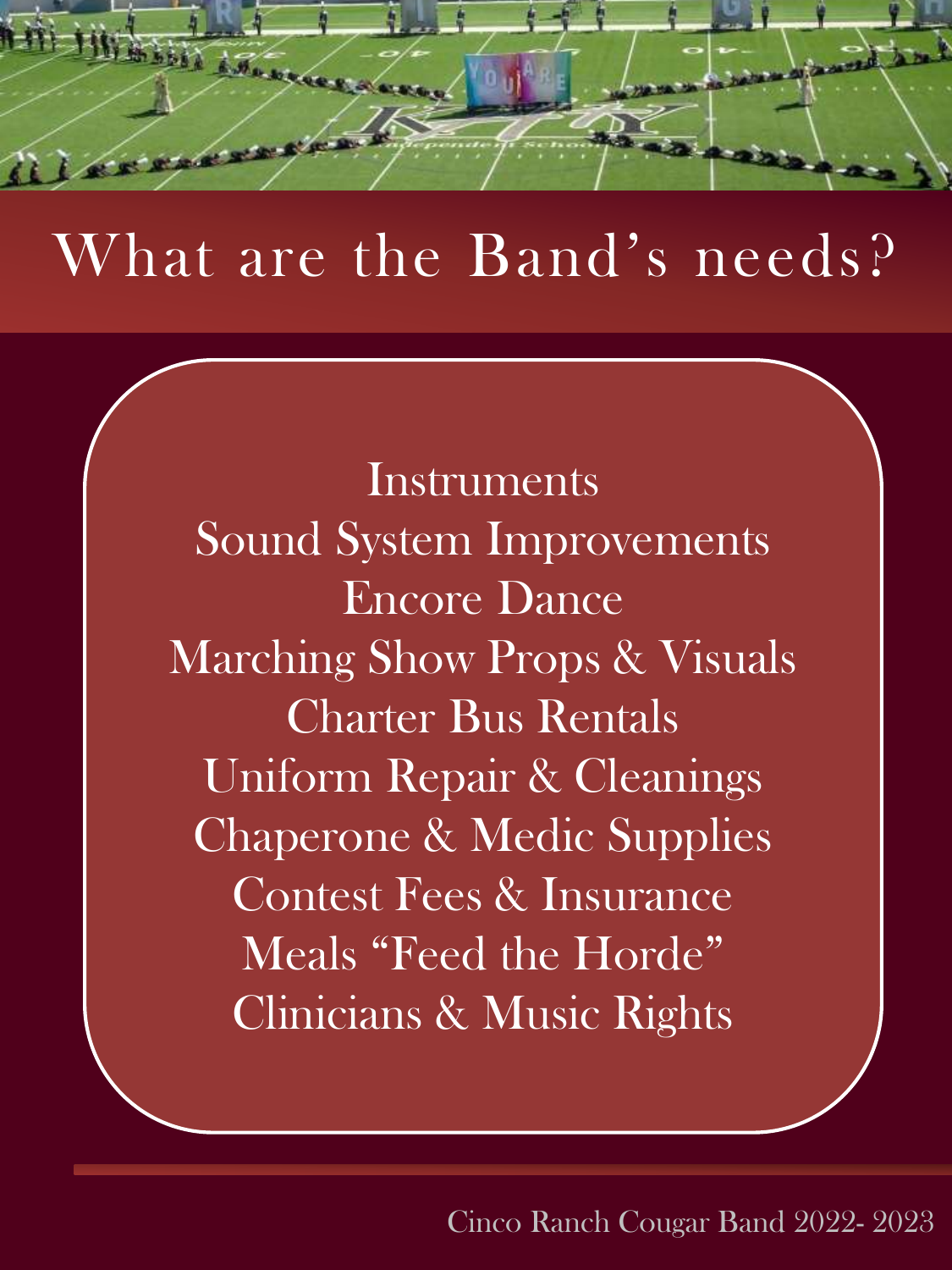

## Annual Sponsorship Request

Greetings,

Welcome to the Cinco Ranch High School Cougar Band 2022 Fall Marching Season! Every year the CRHS Cougar Band Boosters reach out to local businesses and individuals, seeking contributions to enhance the opportunities for our CRHS Cougar Band & Encore Marching Program.

Our mission is to provide financial support for the CRHS Cougar Marching Band by connecting students with our community, further providing opportunities for excellence as they participate in the CRHS Band of Katy ISD. As everything in our district, our Boosters commit to and offer camaraderie and support for all in our Band Program throughout the students' high school career.

For the 2022-2023 school year, the CRHS Band & Encore Dance Company are again at 350 members strong and will be performing "Out of Touch" for this year's Contest Season!

The CRHS Band Program has many needs including instrument replacements & repairs, dance clinicians, marching show props and visualizations, uniform cleaning & repair, and chaperone supplies. Therefore, our band students and boosters work to gather Annual Sponsorships in support of this organization. The hours of hard work from our CRHS Cougar Band & Encore students to be their best in every practice, performance, and contest is enhanced by donations and sponsorships, making our Cougar Band community better because we are together.

Please know that a sponsorship donation made on your behalf to our organization will be utilized responsibly, and only to better the experience of all students within the CRHS Cougar Band & Encore Dance Company. In return, your business will receive the following promotional value as outlined in the enclosed Sponsorship Packet.

As we prepare for this marching season, the CRHS Cougar Band & Booster Organization is sincerely looking forward to partnering with you and your business as we continue to make improvements in our efforts to keep music programs obtainable and thriving in Katy ISD. If you wish to become a Sponsor during our 2022-2023 year, please contact Beth Ramsey & Melissa White at the email listed below. You will then receive a letter of confirmation to detail your charitable contribution.

Your consideration is sincerely appreciated, and we look forward to hearing from you soon.

Warmest Regards,

Beth Ramsey and Melissa White VP Fundraising, CRHS Cougar Band Boosters [crhsfundraising@gmail.com](mailto:crhsfundraising@gmail.com)

[2019 CRHS Marching Show](https://www.youtube.com/watch?v=jPQCXi7yZV0) [2020 CRHS Marching Show](https://www.youtube.com/watch?v=mqG3lGvXC0I) [2021 CRHS Marching Show](https://www.youtube.com/watch?v=xDUljG4xBGk)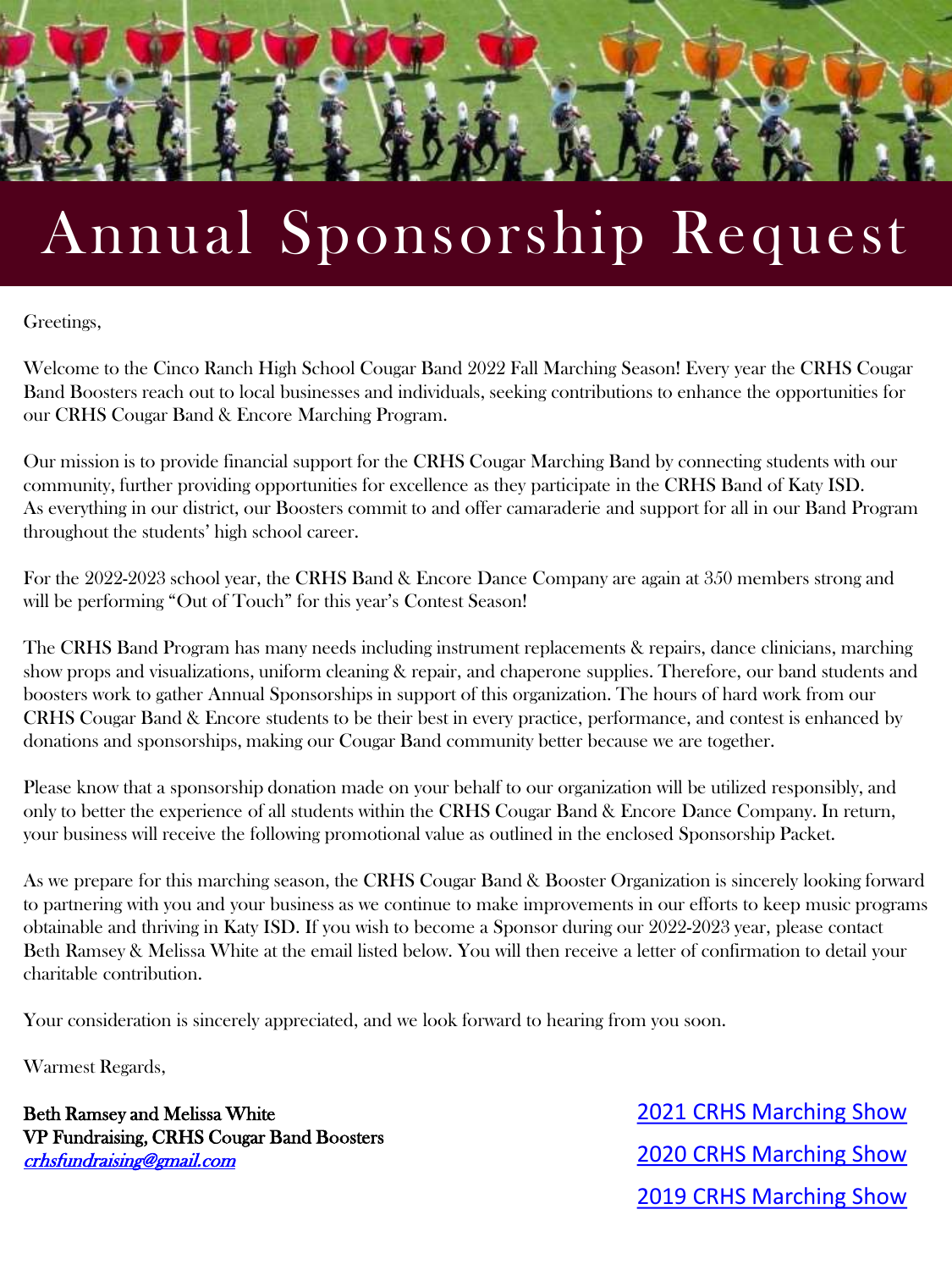## Annual Sponsorship Levels

#### Wind Ensemble \$5,000

- Logo on the side of the Cinco Ranch Band Trailer
- Logo on the back of the Cougar Band Show T-Shirts
- Logo with link to company website on the **CRHS** Band website
- Logo with link to company website in the weekly Band eNewsletter, The Horn
- Honorable mention on the CRHS Band Booster social media pages
- Logo in both the Winter and Spring Concert Programs
- Sponsor listing on all Booster email communication and print materials to Booster members & their families
- Sponsor slide to show at our annual Band Banquet
- Invitation for 2 people to attend our annual Band Banquet
- Commemorative sponsorship plaque

#### Symphonic \$2,500

- Logo on the back of the Cinco Ranch Band Trailer
- Logo on the back of the Cougar Band Show T-Shirts
- Logo with link to company website on the [CRHS Band website](https://cincoranchcougarband.com/)
- Logo with link to company website in the weekly Band eNewsletter, The Horn
- Honorable mention on the CRHS Band Booster social media pages
- Logo in both the Winter and Spring Concert Programs
- Sponsor listing on all Booster email communication and print materials to Booster members & their families
- Sponsor slide to show at our annual Band Banquet
- Invitation for 2 people to attend our annual Band Banquet
- Commemorative sponsorship plaque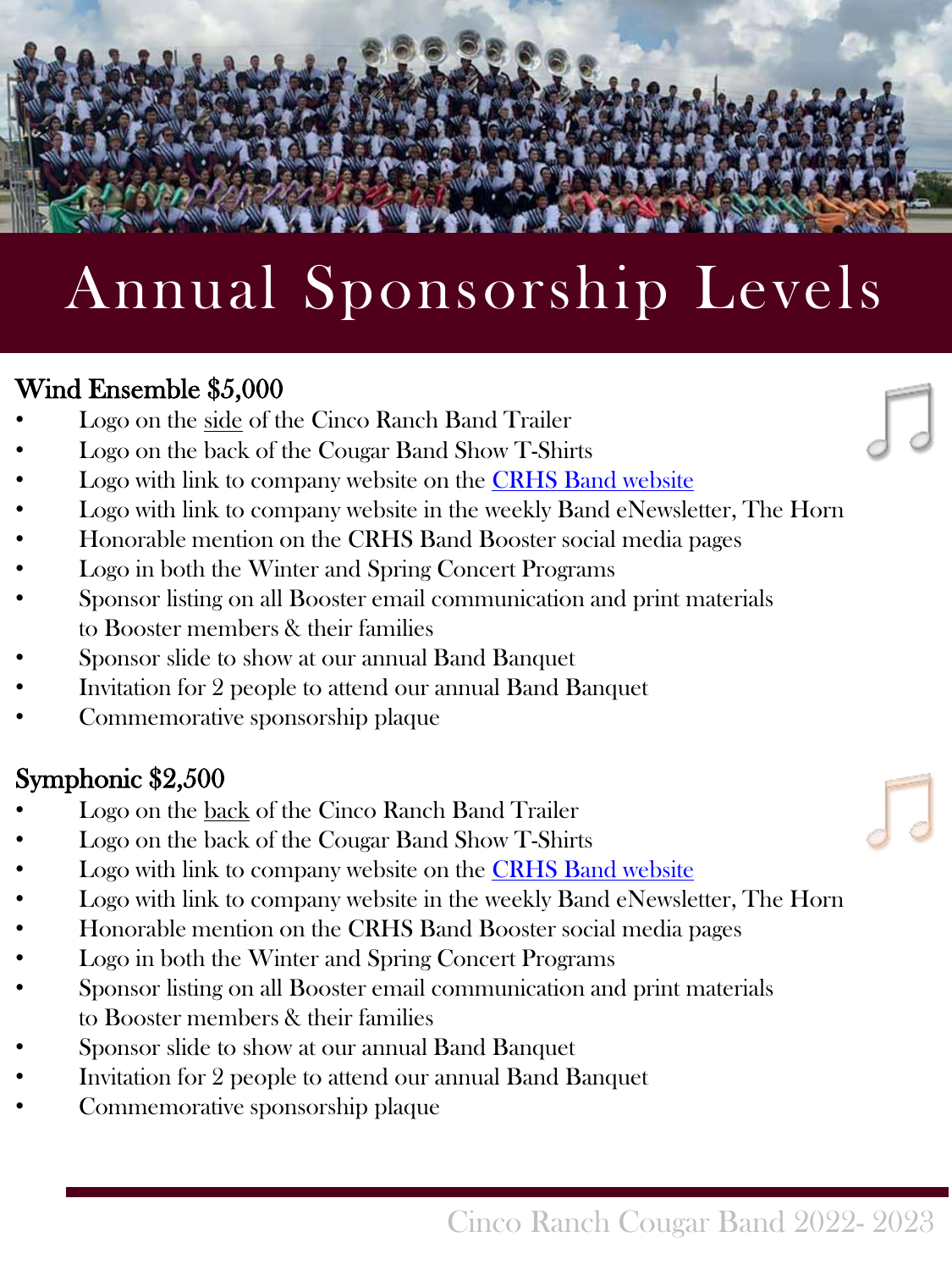# Annual Sponsorship Levels

#### Concert \$1,000

- Logo on the back of the Cougar Band Show T-Shirts
- Logo with link to company website on the [CRHS Band website](https://cincoranchcougarband.com/)
- Logo with link to company website in the weekly Band eNewsletter, The Horn
- Honorable mention on the CRHS Band Booster social media pages
- Logo in both the Winter and Spring Concert Programs
- Sponsor listing on all Booster email communication and print materials to Booster members & their families
- Sponsor slide to show at our annual Band Banquet
- Invitation for 2 people to attend our annual Band Banquet
- Commemorative sponsorship plaque

#### Friends of the Band \$500

- Logo with link to company website on the [CRHS Band website](https://cincoranchcougarband.com/)
- Logo with link to company website in the weekly Band eNewsletter, The Horn
- Honorable mention on the CRHS Band Booster social media pages
- Logo in both the Winter and Spring Concert Programs
- Sponsor listing on all Booster email communication and print materials to Booster members & their families
- Sponsor slide to show at our annual Band Banquet
- Commemorative sponsorship plaque

Companies: Please consult your tax advisor for the Tax-Deductible Information necessary to make this contribution tax deductible.

Cinco Ranch High School Cougar Band can assist with any information needs you may have for a Tax ID Number or similar questions to [crhsbandpresidents@gmail.com](mailto:crhsbandpresidents@gmail.com).

Please provide a printable, high-quality logo to [crhsfundraising@gmail.com](mailto:crhsfundraising@gmail.com) no later than July  $29^{\rm th}$  to have logos printed on all items prior to the first performance.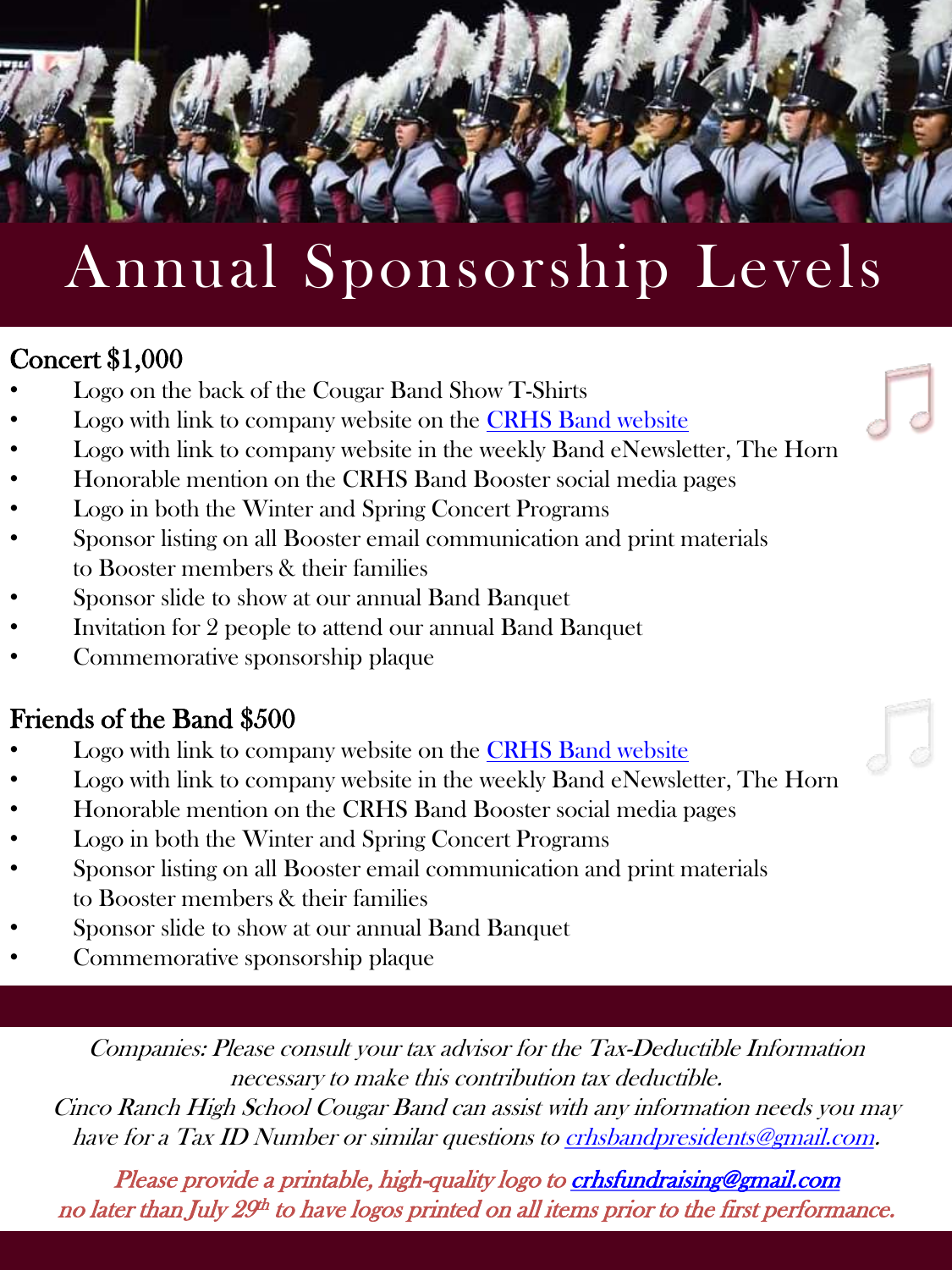## Annual Sponsorship Form

Type of Sponsorship: (Please circle one.) Wind Ensemble - \$5,000 Symphonic - \$2,500 Concert - \$1,000 Friends - \$500

Signature

Please make checks payable to: "Cinco Ranch High School Band Boosters, Inc." and mail to 23440 Cinco Ranch Blvd. Katy, Texas 77494 Attn: Cinco Ranch High School Band Boosters

Please click the link below or scan the QR Code for Credit Card Payment: [Sponsorship Donation for the CRHS Band Boosters](https://checkout.square.site/merchant/MLXTYZMPGP6D4/checkout/MXLROM3NYV7LKXR6S6PFHKIT)



If you have any questions, please contact 713-417-8173 or emai[l crhsfundraising@gmail.com](mailto:crhsfundraising@gmail.com).

Individuals & Companies: Please consult your tax advisor for the Tax-Deductible Information necessary to make this contribution tax deductible. CRHS Band Boosters, Inc. is a 501(c)3 nonprofit EIN: 76-0613479.